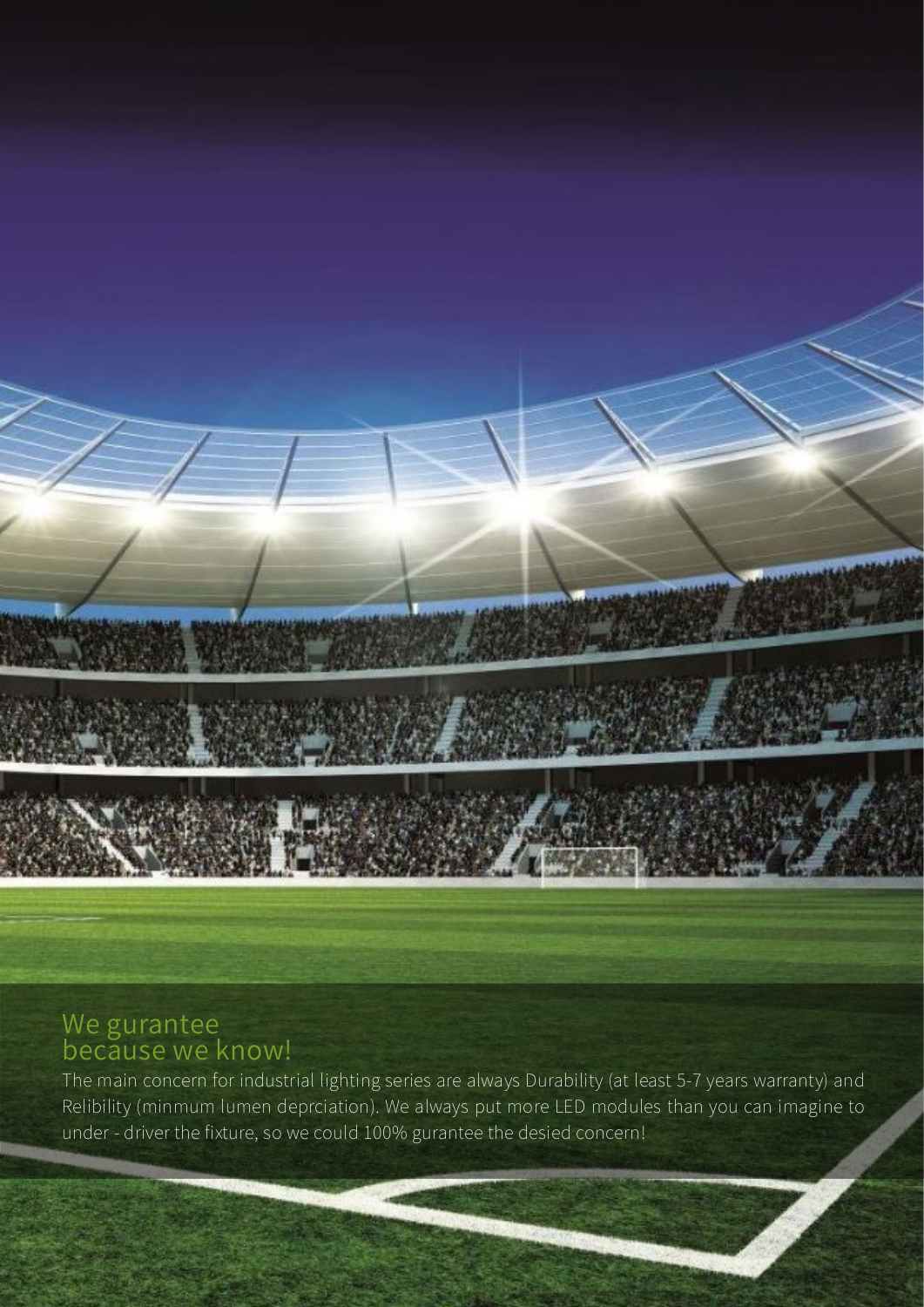## **[FORT]**

Starts a new era for floodlight design, trendy and streamlined outlook accompanies with efficient photometric performance, providing a perfect solution for<br>examples condications your outdoor applications.

- $\blacklozenge$  Special optic design: Symmetry/Asymmetry
- ◆ Body color options: Black / Silver
- $\blacklozenge$  100W 240W, efficiency up to 140lm/W
- ◆ 5 year warranty / 50,000 hour<u>s lifeti</u>me(LM80) (Driver option:  $LUM/N$  /  $MW$ , and many more...) (LED option:  $\mathcal{O}(N)$   $CHIA/PHILIPS$ , and many more...)



## Lighting effects:



Symmetric NARROW beam angle



Symmetric WIDE beam angle



100W / 150W 200W / 240W

**ASSESSMENT** 

Asymmetric NARROW beam angle

Track Light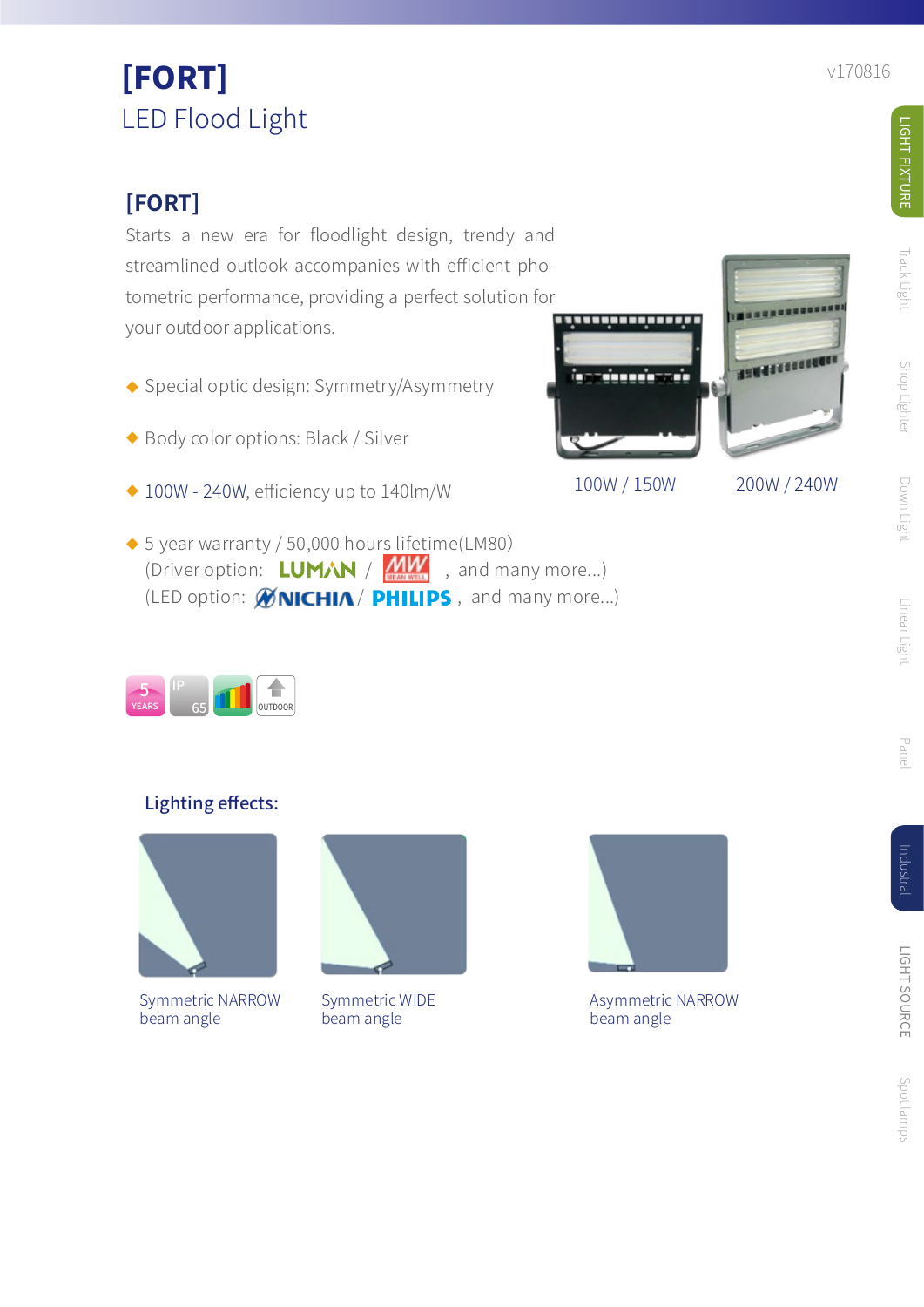## **Features 1**

Symmetric lighting effect

## No light waste

-all light on desired area,saving more energy and money

## Narrow beam angle 24° x 70°



Wide beam angle 32° x 84°

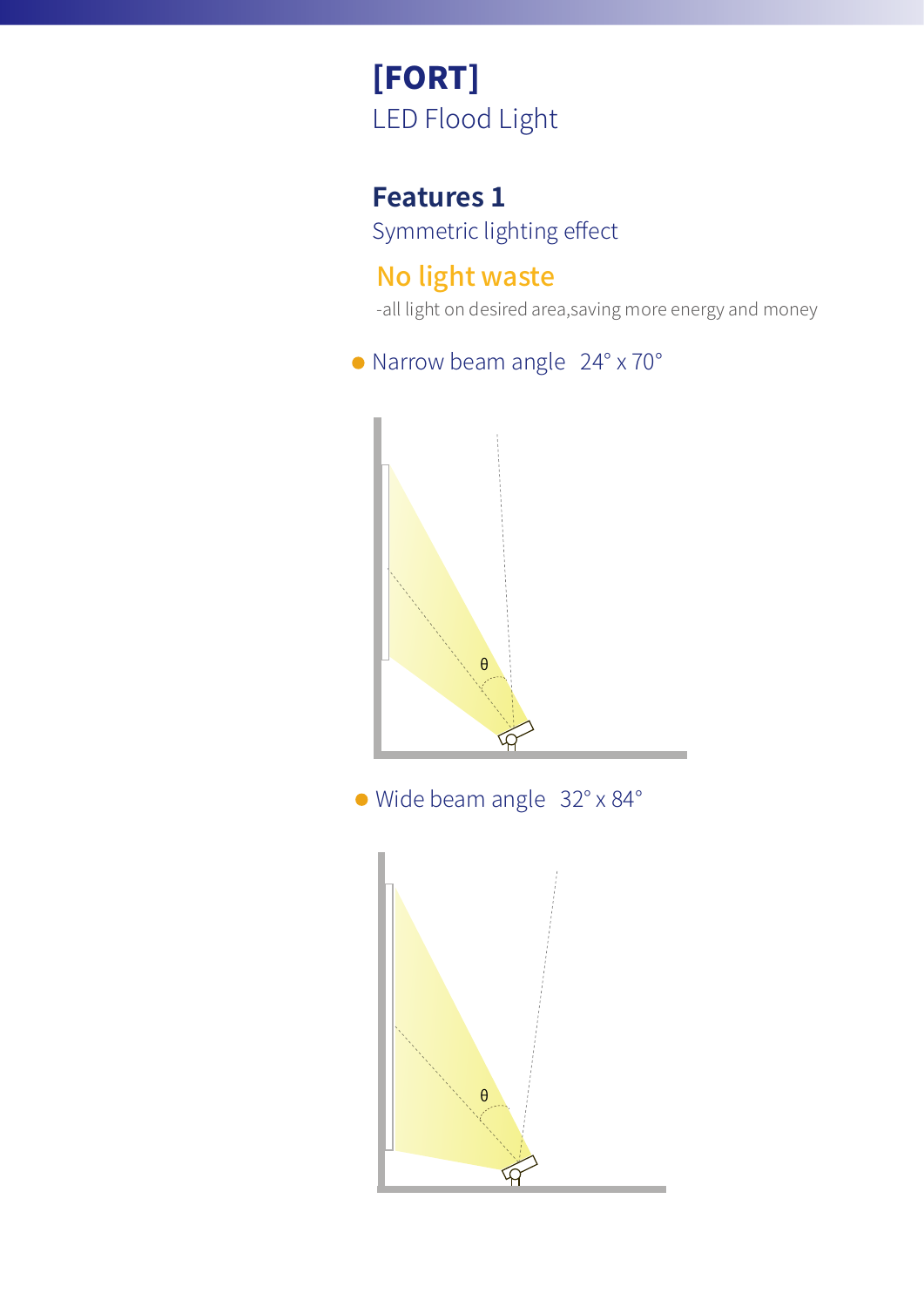## **Features 2**

## Asymmetric lighting effect

## • Narrow beam angle

When <mark>horizontal installation</mark> (up / down) is a MUST according to government laws, this lighting effect has the follow ing benefits :

- Anti-glare for cars / pedestrians
- $\triangle$  Reduce light pollution by shifting the light
- ◆ No light waste so save more power and money



"UP" installation "DOWN" installation

# Application:



Advertising board Stadium



Linear Light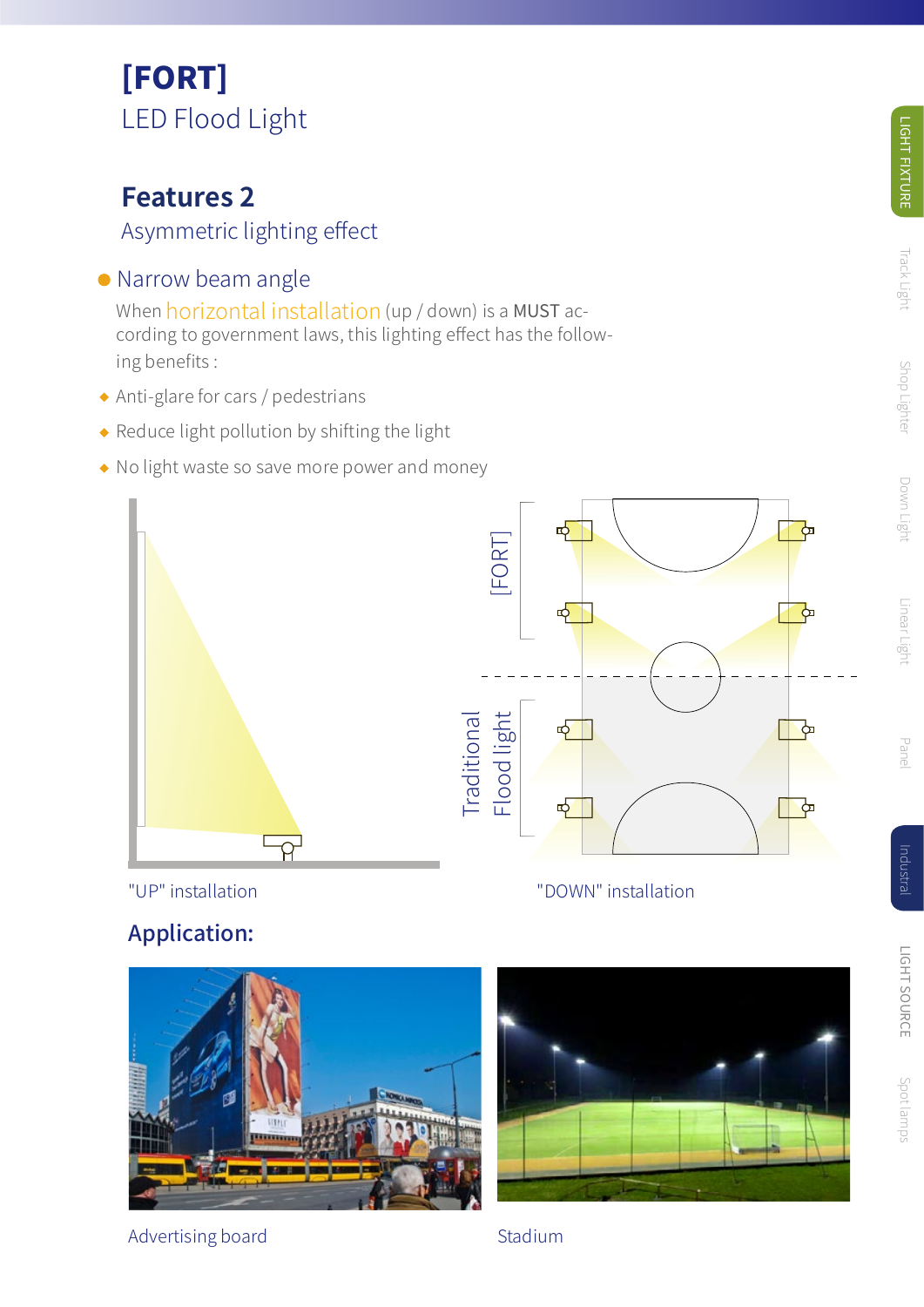

## **Optional Accesseries**:



Light barrier -prevent light pollution



Dust cover -prevent any dirt / dust



Smart kit -for sensors and system receivers



Joint stick -for horizontal pole installation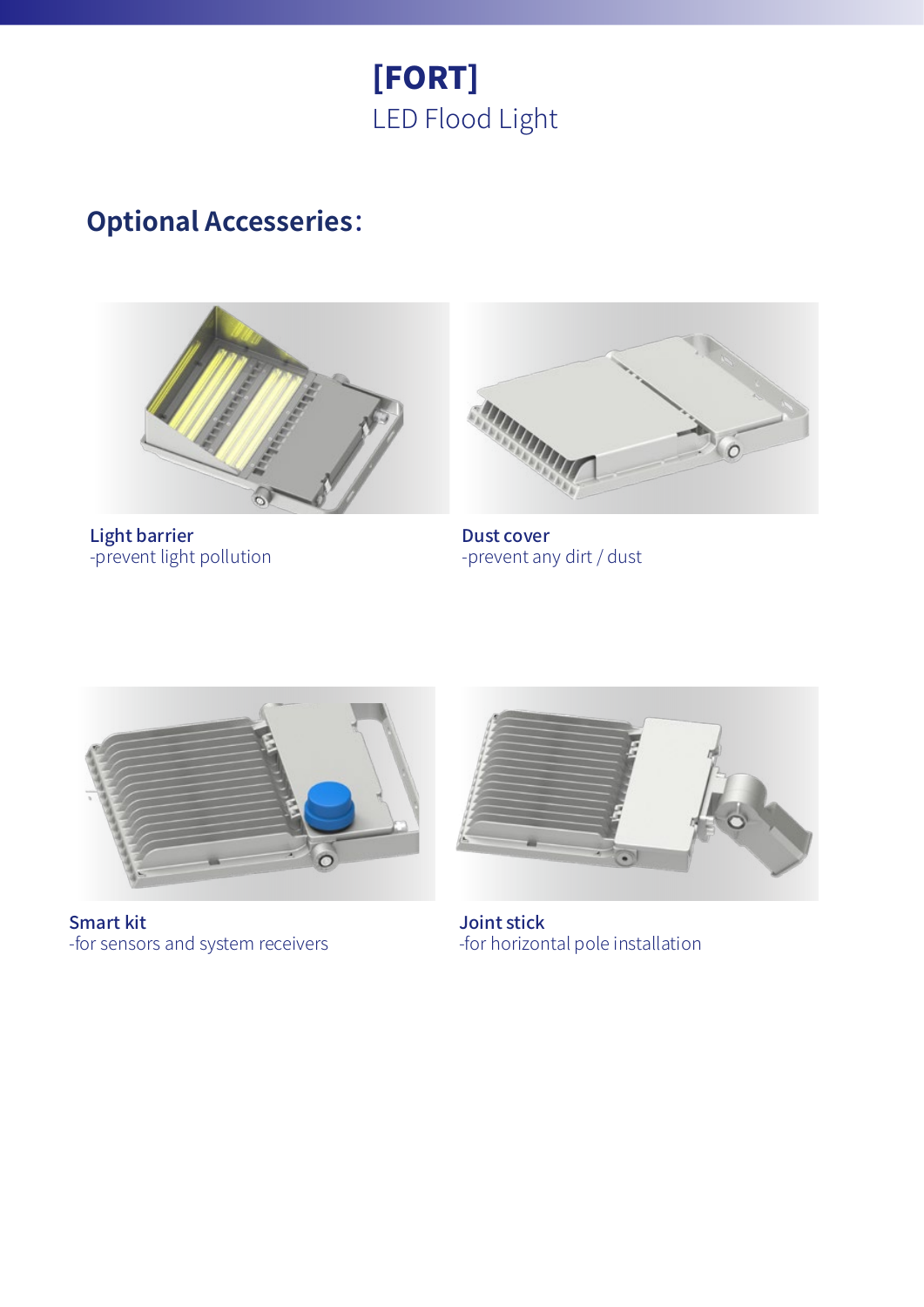# **Dimensional Drawing**







| Height (H |           |
|-----------|-----------|
|           |           |
|           |           |
|           |           |
|           | Width (W) |

| Size | 330 | 441 |
|------|-----|-----|
| L    | 373 | 373 |
| W    | 50  | 50  |
| H    | 330 | 441 |



## Environmental Properties

| VV                                                    | .5U | ЭU                                    |
|-------------------------------------------------------|-----|---------------------------------------|
| H                                                     | 330 | 441                                   |
|                                                       |     | $*$ Unit = mm<br>*size can be +/- 5mm |
| $\left(\bigcircright_{\text{WENOMI}}$<br>$\mathbb{X}$ |     | ROHS CE CB SAAS @ (1)                 |
| <b>Environmental Properties</b>                       |     |                                       |
| Operating Temperature                                 |     | $-40^{\circ}$ C ~ +45 $^{\circ}$ C    |
| Storage Temperature                                   |     | $-40^{\circ}$ C ~ +85 $^{\circ}$ C    |
| Life time                                             |     | 50,000 hours                          |
| <b>Mechanical Properties</b>                          |     |                                       |

| Body        | Aluminum                         |
|-------------|----------------------------------|
| <b>Base</b> | AC Connection                    |
|             | 4.55kg(75W) / 4.60kg(100W) /     |
| Weight      | 4.73kg(150W) / 6.33kg(200W/240W) |



**Track Light**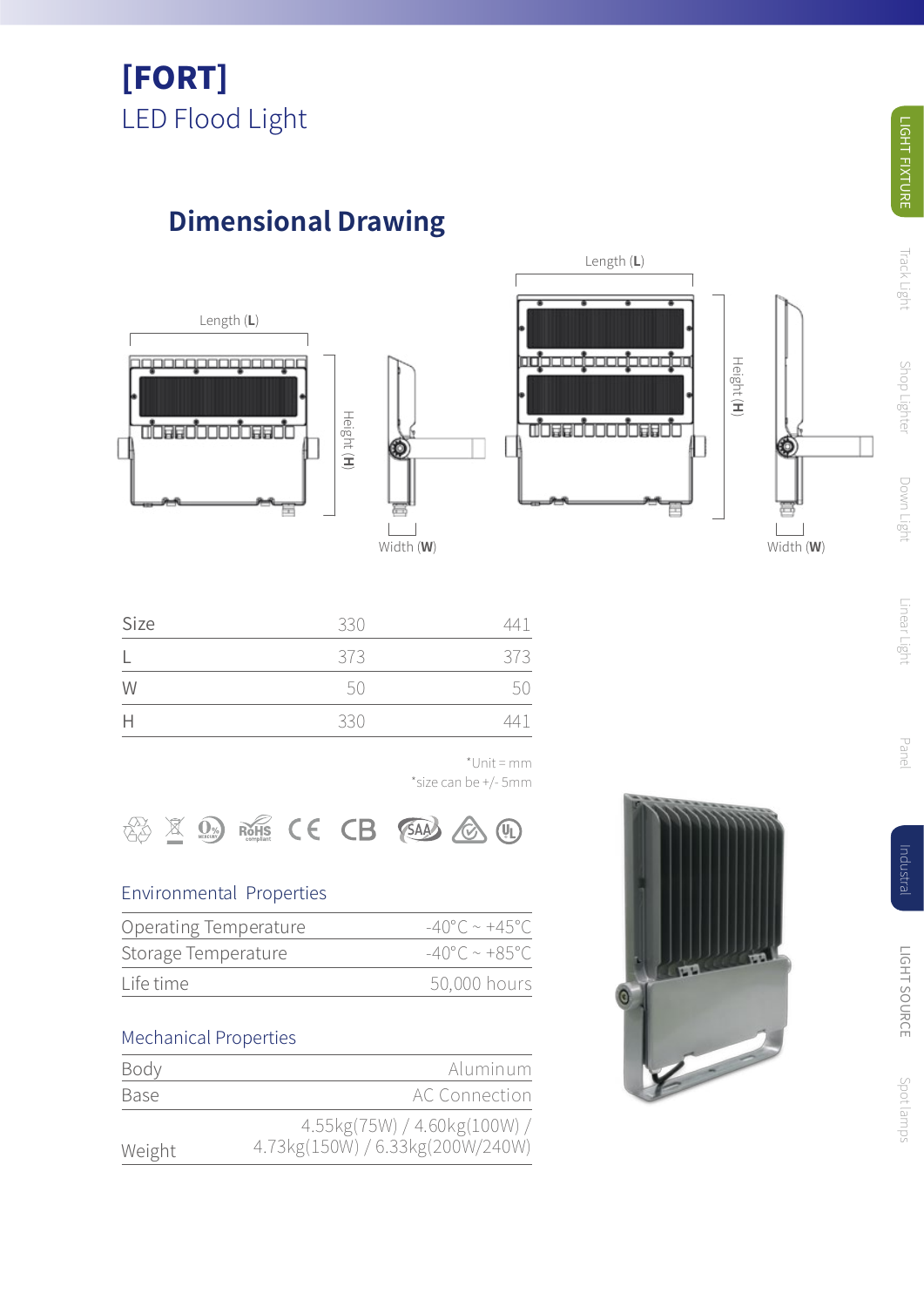# **Technical Operation Data**

|                                             | LM-AF-100U-x-v | LM-AF-100W-x-y   |
|---------------------------------------------|----------------|------------------|
| <b>LUMINOUS FLUX</b>                        | 10500lm        | 13200lm          |
| COLOR                                       | Ultra warm     | Warm white       |
| CCT                                         | 2200K          | 3000K            |
| <b>CRI</b>                                  | >80            | >70              |
| <b>DIMENSION</b><br>$(L \times W \times H)$ | 373x50x330     | 373x50x330       |
| VOLTAGE(DC)                                 | 48V            | 48V              |
|                                             | LM-AF-100D-x-v | $LM-AF-100C-x-v$ |
| <b>LUMINOUS FLUX</b>                        | 14000lm        | 14000lm          |
| <b>COLOR</b>                                | Day white      | Cool white       |
| <b>CCT</b>                                  | 4000K          | 5700K            |
| <b>CRI</b>                                  | >70            | >70              |
|                                             |                |                  |
| <b>DIMENSION</b><br>$(L \times W \times H)$ | 373x50x330     | 373x50x330       |

|                                             | $LM-AF-150U-x-y$ | $LM-AF-150W-x-y$ |
|---------------------------------------------|------------------|------------------|
| <b>LUMINOUS FLUX</b>                        | 15750lm          | 19800lm          |
| COLOR                                       | Ultra warm       | Warm white       |
| CCT                                         | 2200K            | 3000K            |
| CRI                                         | >80              | >70              |
| <b>DIMENSION</b><br>$(L \times W \times H)$ | 373x50x330       | 373x50x330       |
| VOLTAGE(DC)                                 | 48V              | 48V              |
|                                             |                  |                  |

|                                             | $LM-AF-150D-x-y$ | $LM-AF-150C-x-y$ |
|---------------------------------------------|------------------|------------------|
| <b>LUMINOUS FLUX</b>                        | 21000lm          | 21000lm          |
| COLOR                                       | Day white        | Cool white       |
| CCT                                         | 4000K            | 5700K            |
| CRI                                         | >70              | >70              |
| <b>DIMENSION</b><br>$(L \times W \times H)$ | 373x50x330       | 373x50x330       |
| <b>VOLTAGE(DC)</b>                          | 48 V             |                  |

## **● POWER:100W, 4000K**



Symmetry



Asymmetry

### **● POWER:150W, 4000K**



Symmetry



Asymmetry